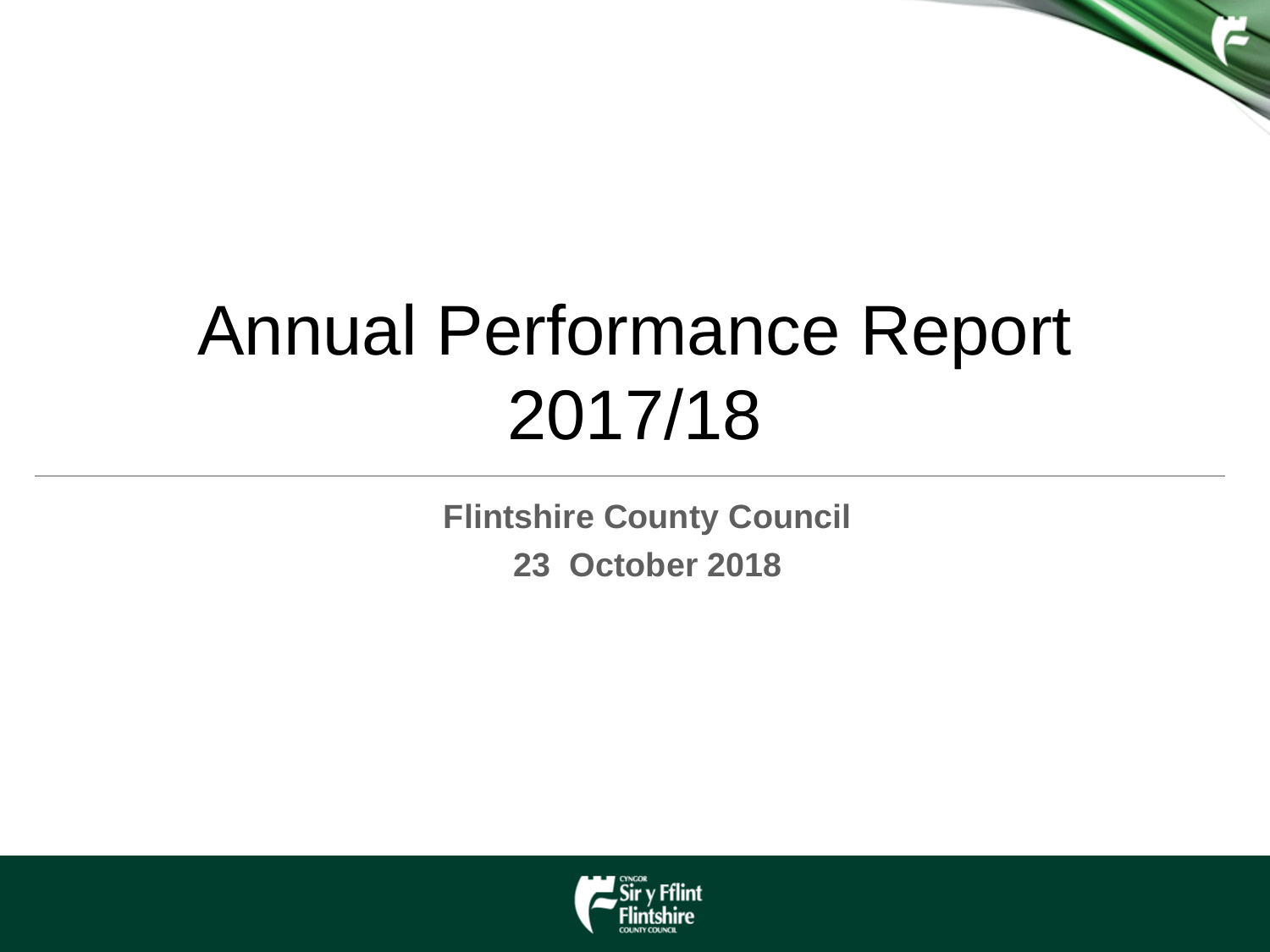### **This Presentation**

- **Provides an overview of our performance in achieving our council priorities as set out in our 2017/18 Council Plan which:**
	- Meets the statutory obligations of the Local Government (Wales) Measure 2009
	- **Provides a balanced view: reinforces success;** highlights areas for improvement
	- Aligns with requirements to report on the Council's Well-being Objectives

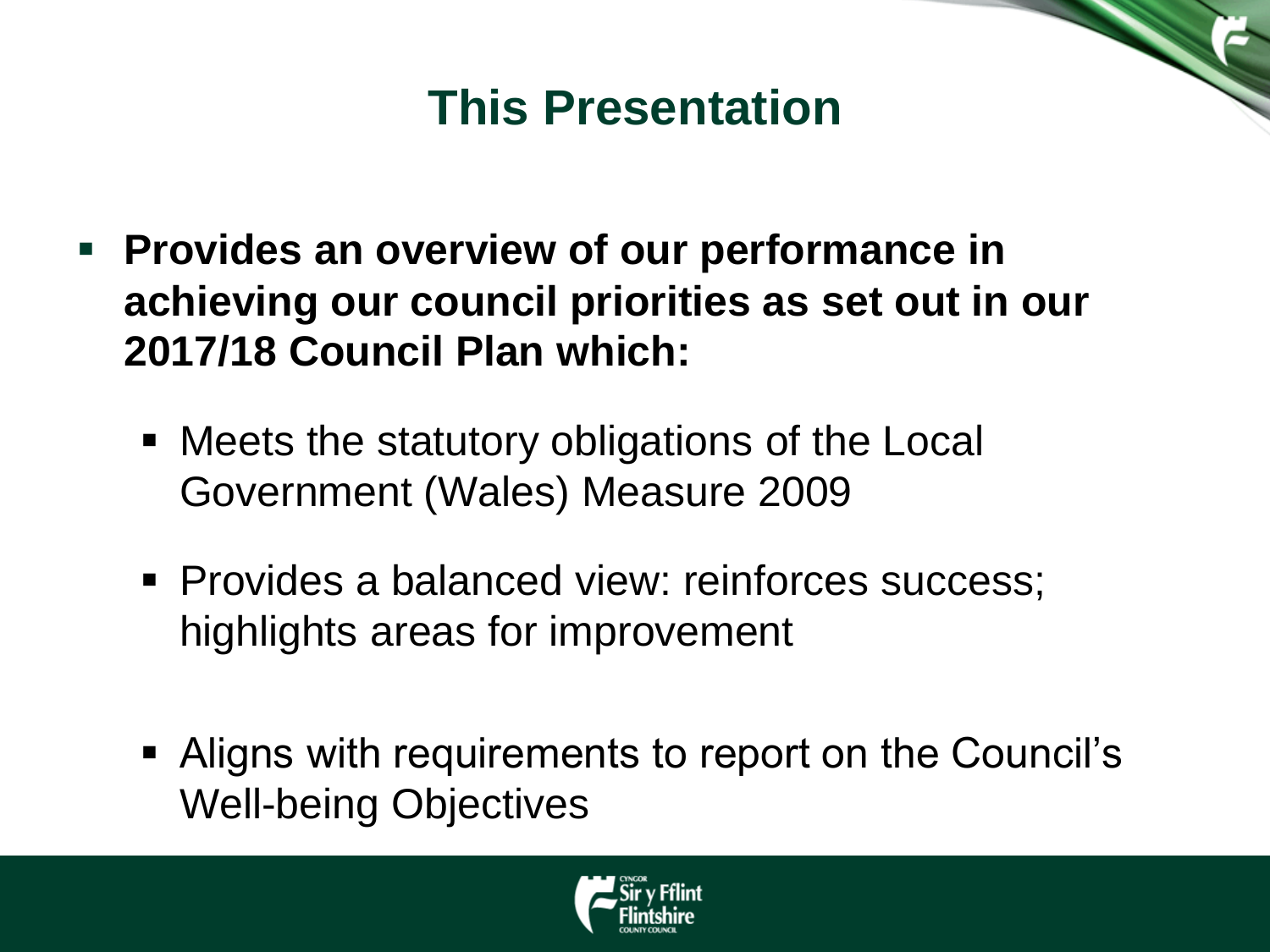### The Annual Performance Report



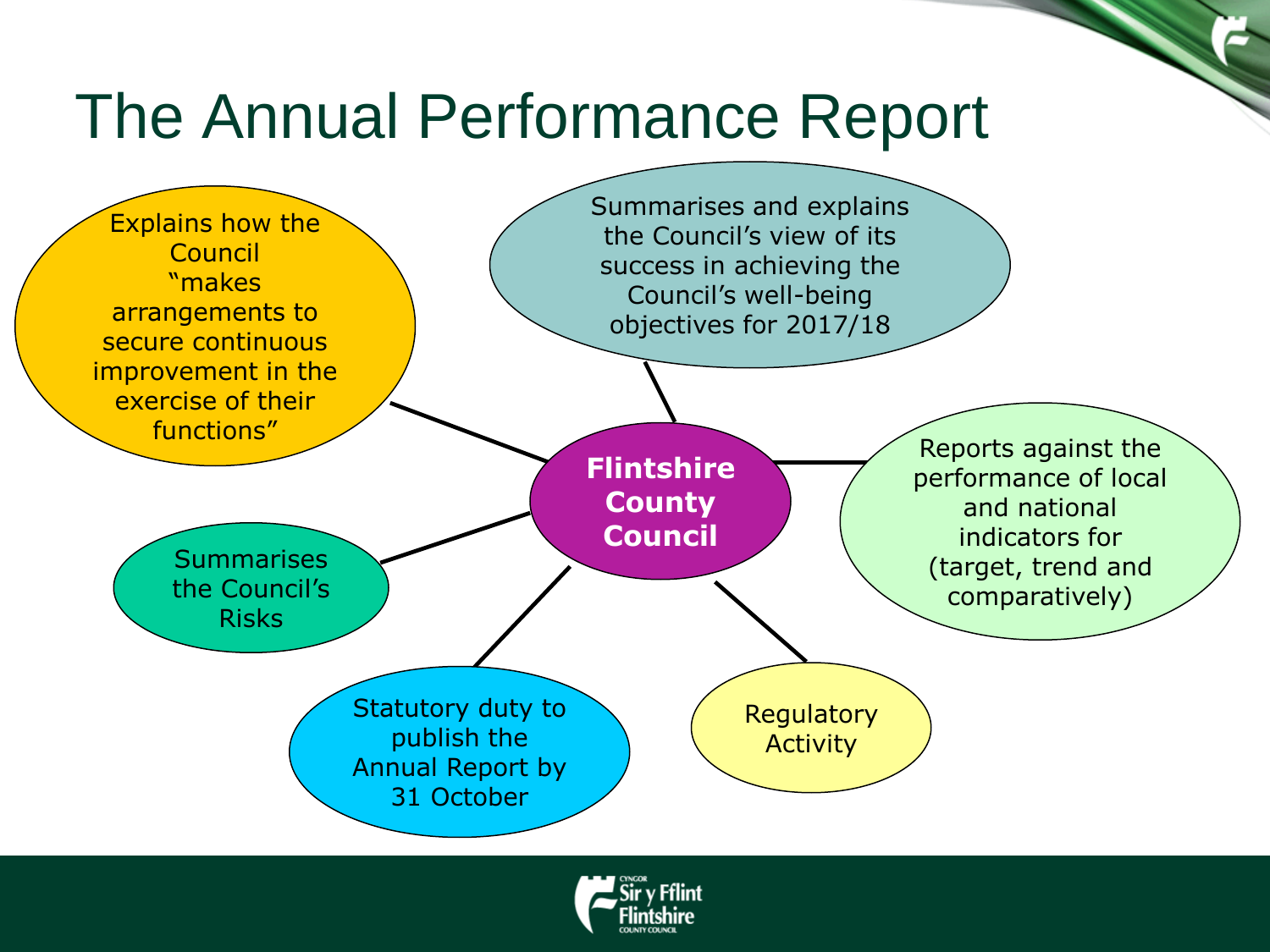### **Council Plan** 2017-2023 Welcome to Flintshire County Council's Council Plan for

2017 - 2023

2017/18

WORKEFFECTIVE BUSINESS TRUST

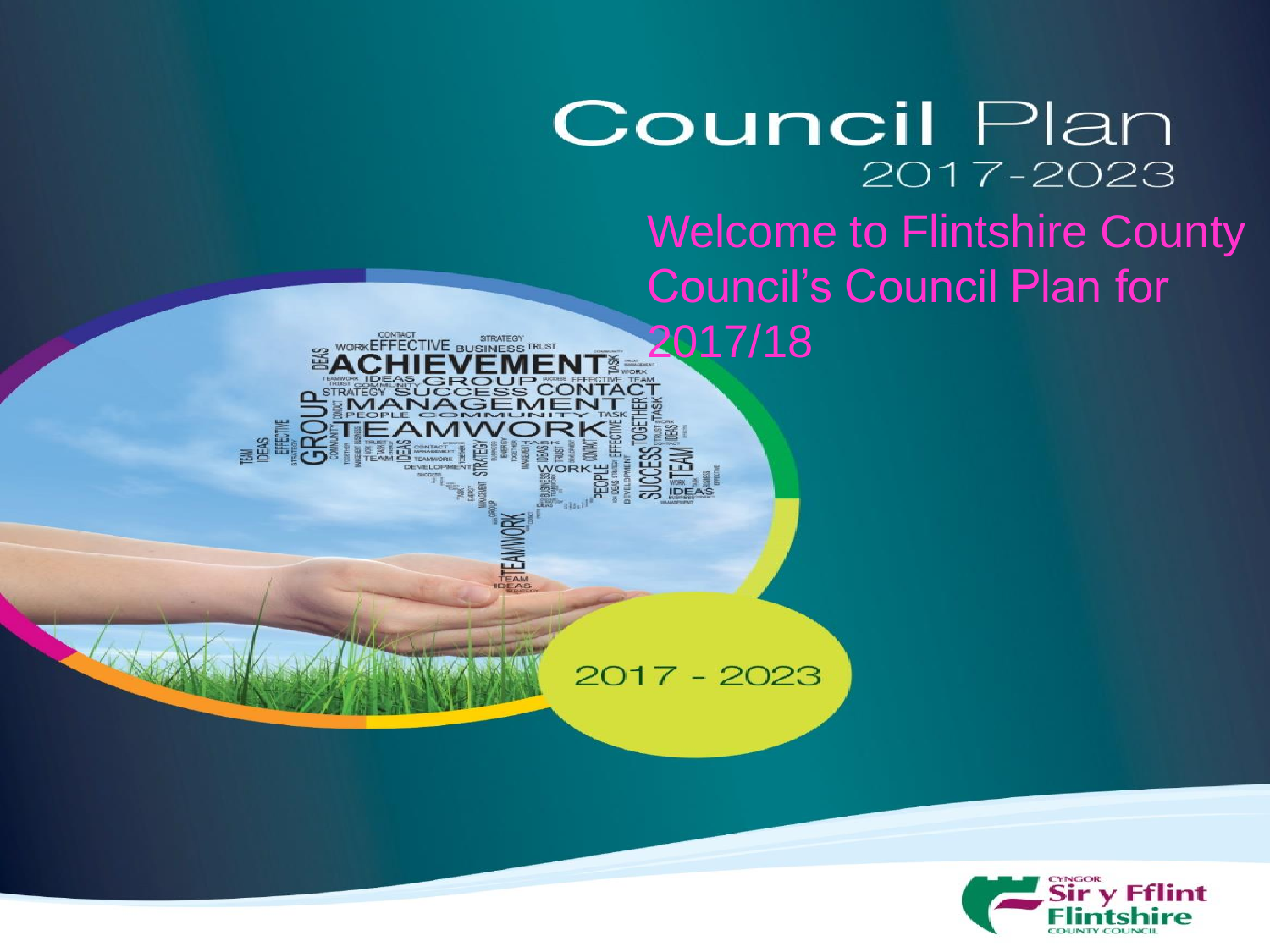### Format and content

- **House style continued, forms a suite of strategic Council documents such as the MTFS**
- **For each of the 6 themes we state the RAG status; both Overall Progress and Confidence in achieving the Outcome within the year**
- **Outcomes are the same as our adopted Well-being Objectives**
- **For each Sub priority:**
	- Outcomes to be achieved -
	- RAG status Overall Progress and Confidence in Outcome
	- What we did; both well and not so well

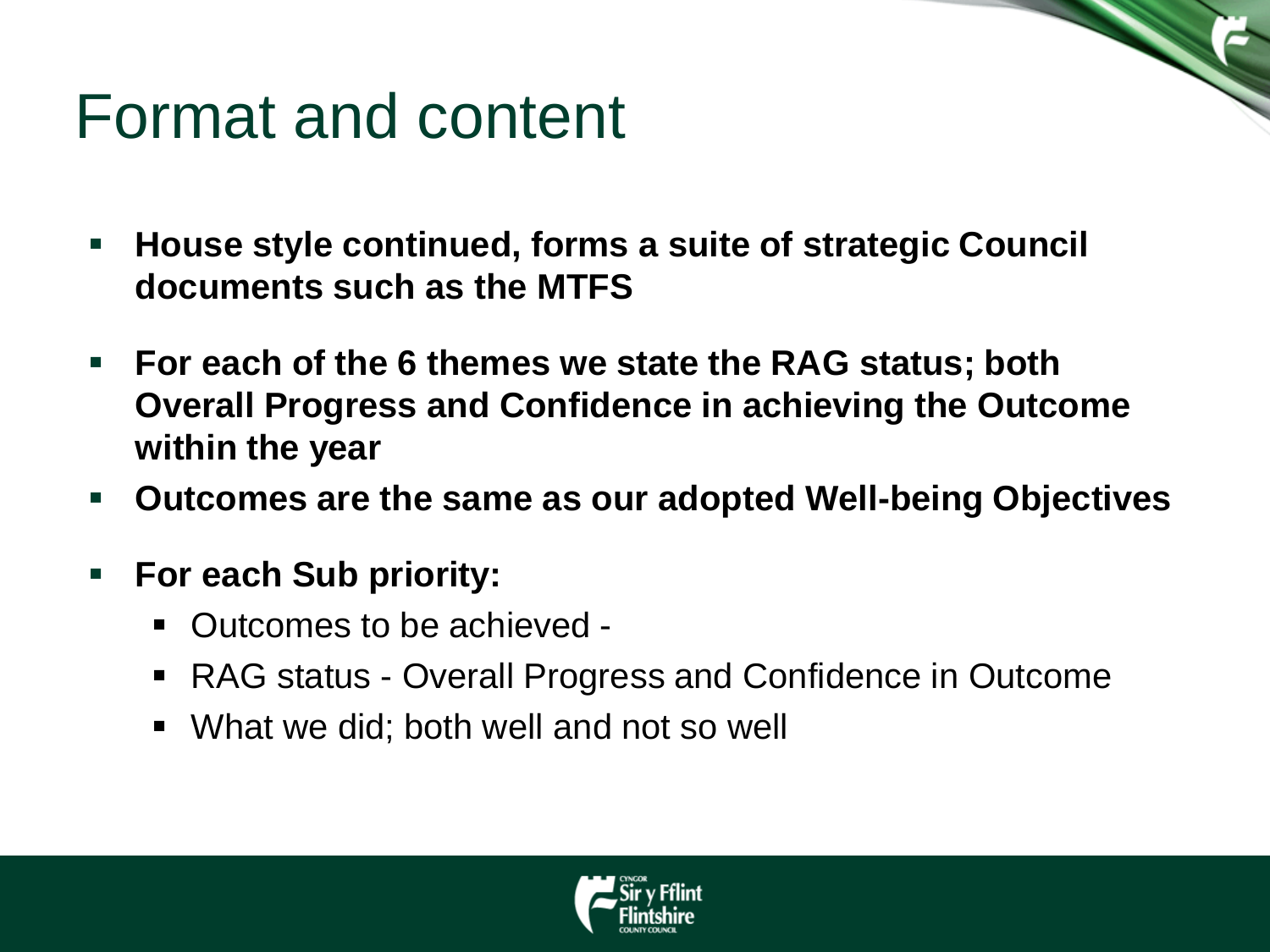### Performance Overview 2017/18

#### **Achieving our Council Priorities**

| Theme / Sub-priority                                        | <b>Progress</b> | <b>Outcome</b> |
|-------------------------------------------------------------|-----------------|----------------|
| <b>Supportive Council</b>                                   | G               | G              |
| <b>Appropriate and Affordable Homes</b>                     | G               | G              |
| <b>Modern, Efficient and Adapted Homes</b>                  | G               | G              |
| Protecting people from poverty                              | G               | G              |
| <b>Independent Living</b>                                   | G               | G              |
| <b>Integrated Community Social and Health Services</b>      | G               | G              |
| Safeguarding                                                | G               | G              |
| <b>Ambitious Council</b>                                    | G               | G              |
| <b>Business Sector Growth and Regeneration</b><br>$\bullet$ | G               | G              |

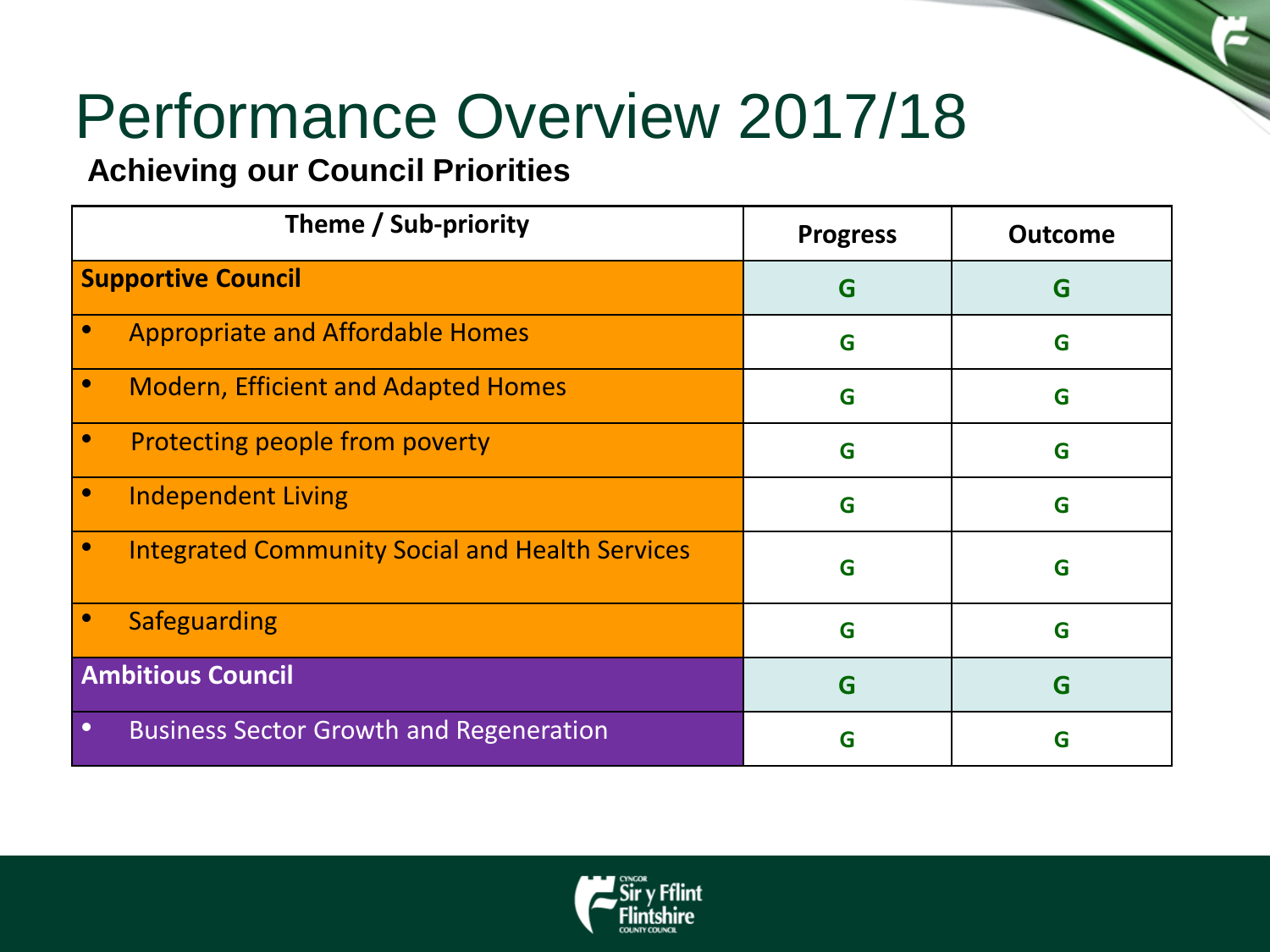### Performance Overview 2017/18 (cont'd)

| Theme / Sub-priority                              | <b>Progress</b> | <b>Outcome</b> |
|---------------------------------------------------|-----------------|----------------|
| <b>Learning Council</b>                           | G               | G              |
| High performing education<br>$\bullet$            | G               | G              |
| <b>Green Council</b>                              | G               | G              |
| <b>Appropriate and Affordable Homes</b>           | G               | G              |
| <b>Modern, Efficient and Adapted Homes</b>        | G               | G              |
| <b>Connected Council</b>                          | G               | A              |
| <b>Resilient Communities</b><br>$\bullet$         | G               | $\mathbf{A}$   |
| <b>Serving Council</b>                            | G               | $\mathbf{A}$   |
| <b>Effective Resource Management</b><br>$\bullet$ | G               |                |

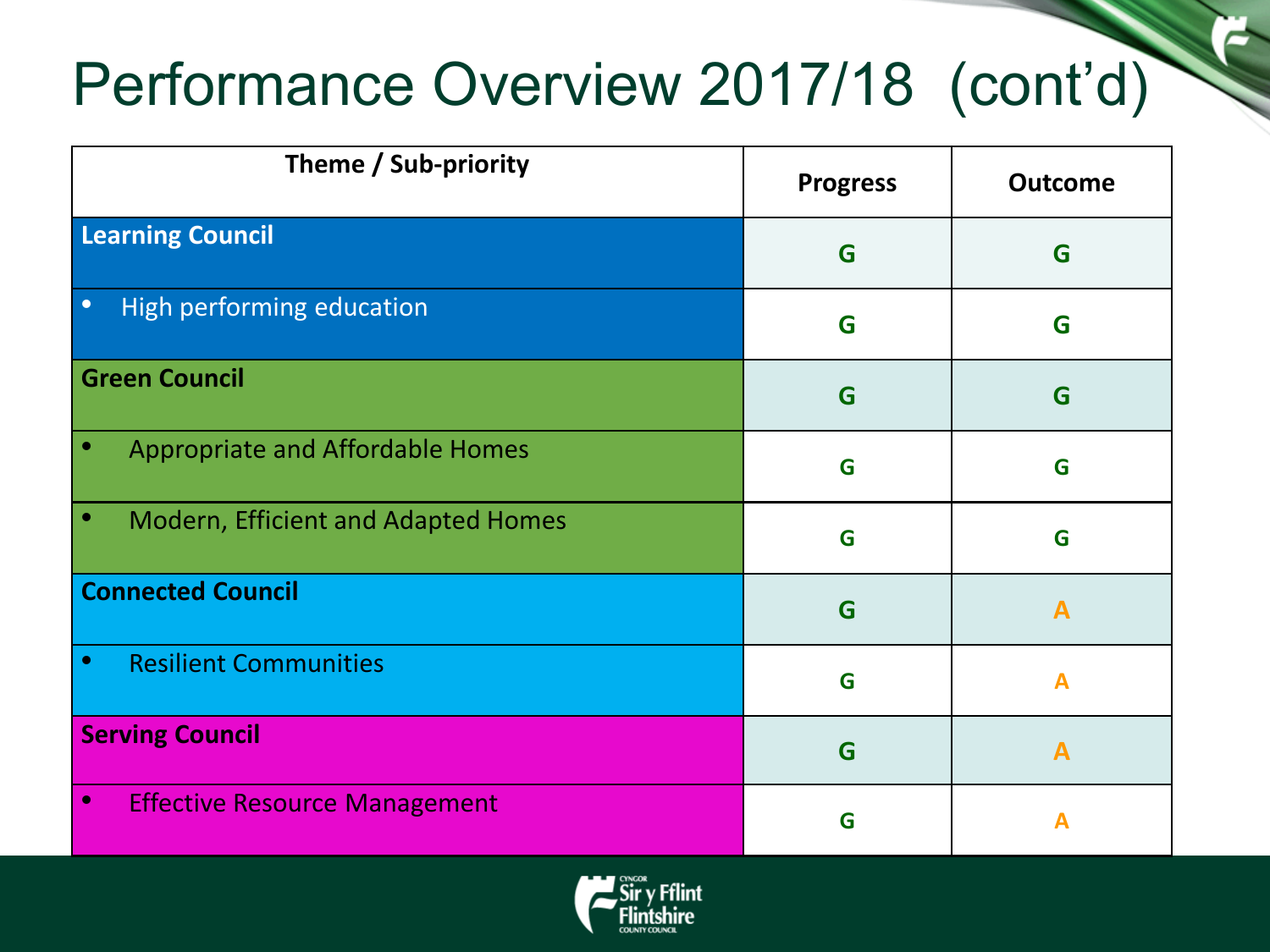### Progress overview

| <b>Area of</b><br><b>Progress</b>                                | 2013/14<br><b>Annual</b><br><b>Performance</b><br><b>Report</b> | 2014/15<br><b>Annual</b><br><b>Performance</b><br><b>Report</b> | 2015/16<br><b>Annual</b><br><b>Performance</b><br><b>Report</b> | 2016/17<br><b>Annual</b><br><b>Performance</b><br><b>Report</b> | 2017/18<br><b>Annual</b><br><b>Performance</b><br><b>Report</b> |
|------------------------------------------------------------------|-----------------------------------------------------------------|-----------------------------------------------------------------|-----------------------------------------------------------------|-----------------------------------------------------------------|-----------------------------------------------------------------|
| <b>Progress</b><br>against the<br>Council's<br><b>Priorities</b> | Good<br>Progress: 2                                             | Good<br>Progress: 7                                             | Good<br>Progress: 6                                             | Good<br>Progress: 6                                             | Good<br>Progress: 6                                             |
|                                                                  | Satisfactory<br>Progress: 6                                     | Satisfactory<br>Progress: 1                                     | Satisfactory<br>Progress: 2                                     | Satisfactory<br>Progress: 2                                     | Satisfactory<br>Progress: 0                                     |
|                                                                  | Limited<br>Progress: 0                                          | Limited<br>Progress: 0                                          | Limited<br>Progress: 0                                          | Limited<br>Progress: 0                                          | Limited<br>Progress: 0                                          |
| <b>Progress</b><br>against the<br>Council's<br>sub-priorities    | Good<br>Progress: 11                                            | Good<br>Progress: 16                                            | Good<br>Progress: 14                                            | Good<br>Progress: 11                                            | Good<br>Progress: 12                                            |
|                                                                  | Satisfactory<br>Progress: 13                                    | Satisfactory<br>Progress: 6                                     | Satisfactory<br>Progress: 2                                     | Satisfactory<br>Progress: 3                                     | Satisfactory<br>Progress: 0                                     |
|                                                                  | Limited<br>Progress: 0<br>$(24$ sub-<br>priorities)             | Limited<br>Progress: 0<br>$(22$ sub-<br>priorities)             | Limited<br>Progress: 0<br>$(16$ sub-<br>priorities)             | Limited<br>Progress: 0<br>$(14$ sub-<br>priorities)             | Limited<br>Progress: 0<br>$(12 \text{ sub-}$<br>priorities)     |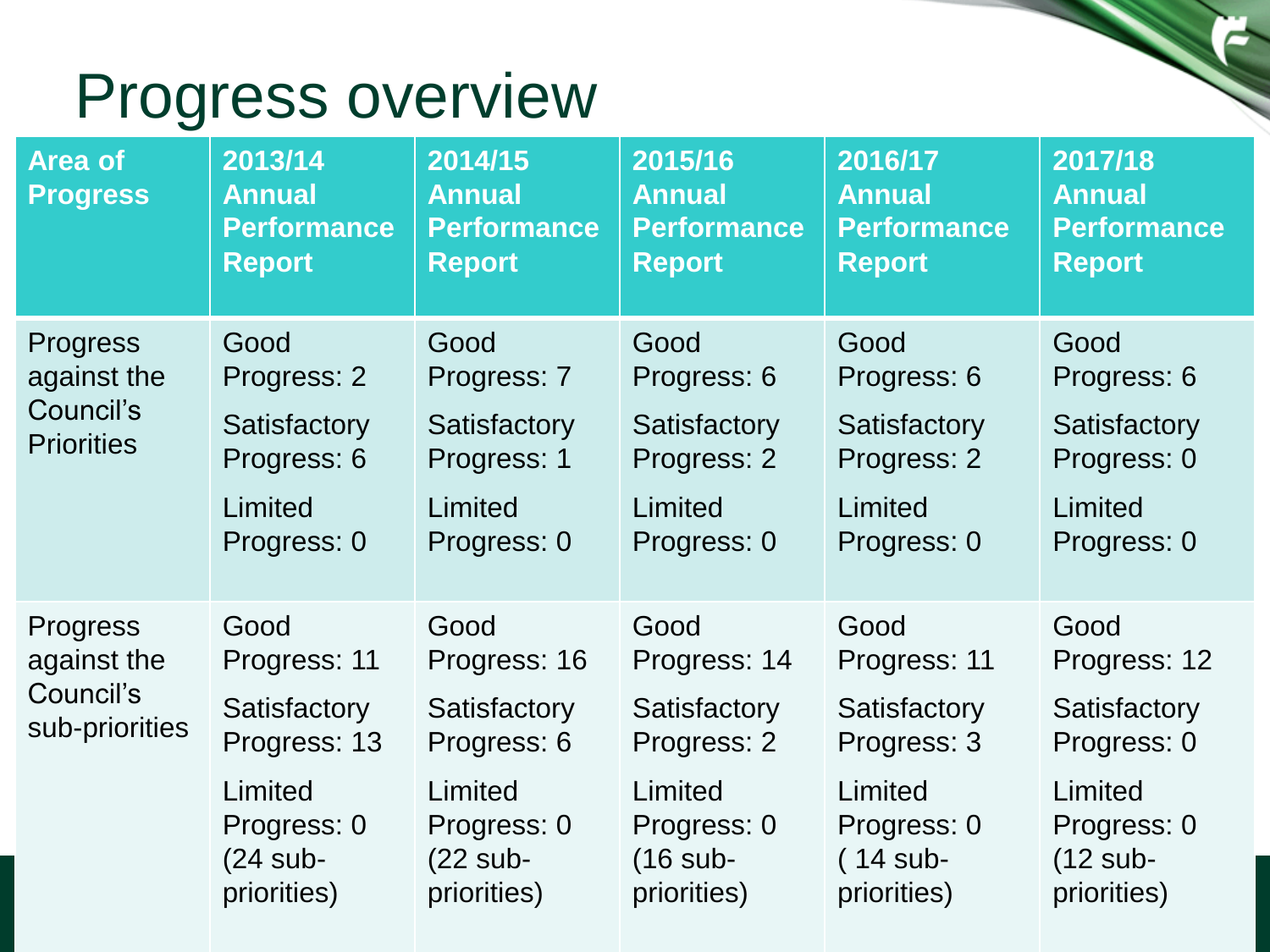# **Highlights**

### **Some of our Highlights include:**

#### **Supportive Council**

- **Approved 186 planning applications for affordable homes – target 50**
- **Created 293 new homes as a result of bringing empty homes back into use.**
- **NEW Homes Business Plan - setting ambitions to deliver affordable housing needs.**
- **124 residents supported to lower their energy tariff.**
- **Successful pilot of a ground breaking Holiday Hunger Programme – over 14,500 free meals provided over the 6 week summer holiday scheme.**
- **595 families referred through the multi agency Early Help Hub (who would not normally have received a service)**
- **Llys Raddington – now opened – 73 extra care units**
- **628 people completed Communities for Work Plus courses**
- **Successful implementation of WG 3-4 year old Childcare Offer**

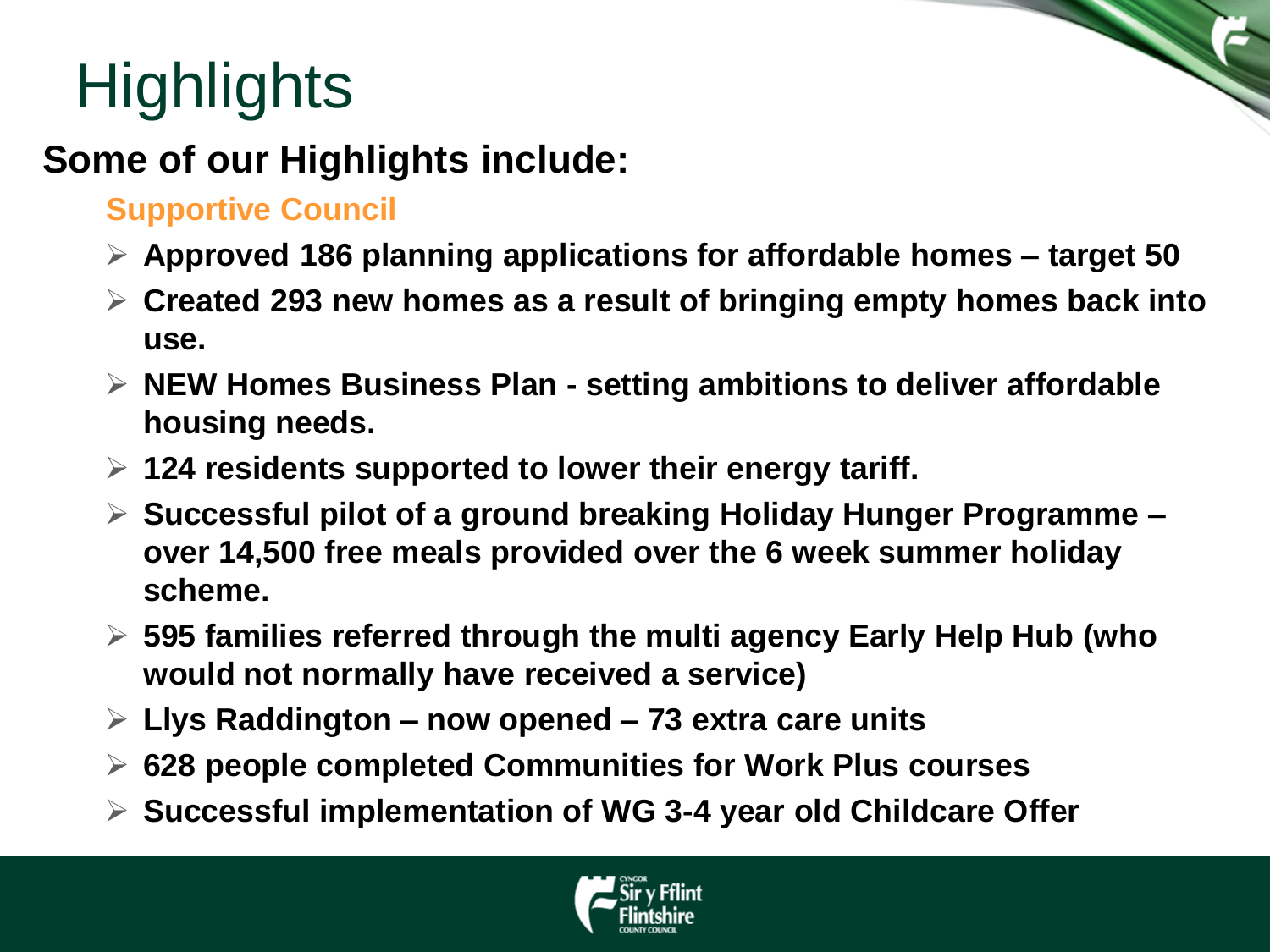## Highlights continued

#### **Ambitious Council**

**Good progress made as part of the Regional Growth Bid**

#### **Learning Council**

- **Good performance at KS3**
- **Steady improvement of the Core Subject Indicator over last 5 years – consistently above national averages; 89.5% in 2017**

#### **Green Council**

- **All projects within the Environment and Sustainable Development grant application, including flood defence, biodiversity duty and green-space enhancement were completed.**
- **All work for 2017/18 has been completed in line with grant funding awarded for the Local Transport Fund and Local Transport Network Fund.**
- **Expanded network of Community bus services.**

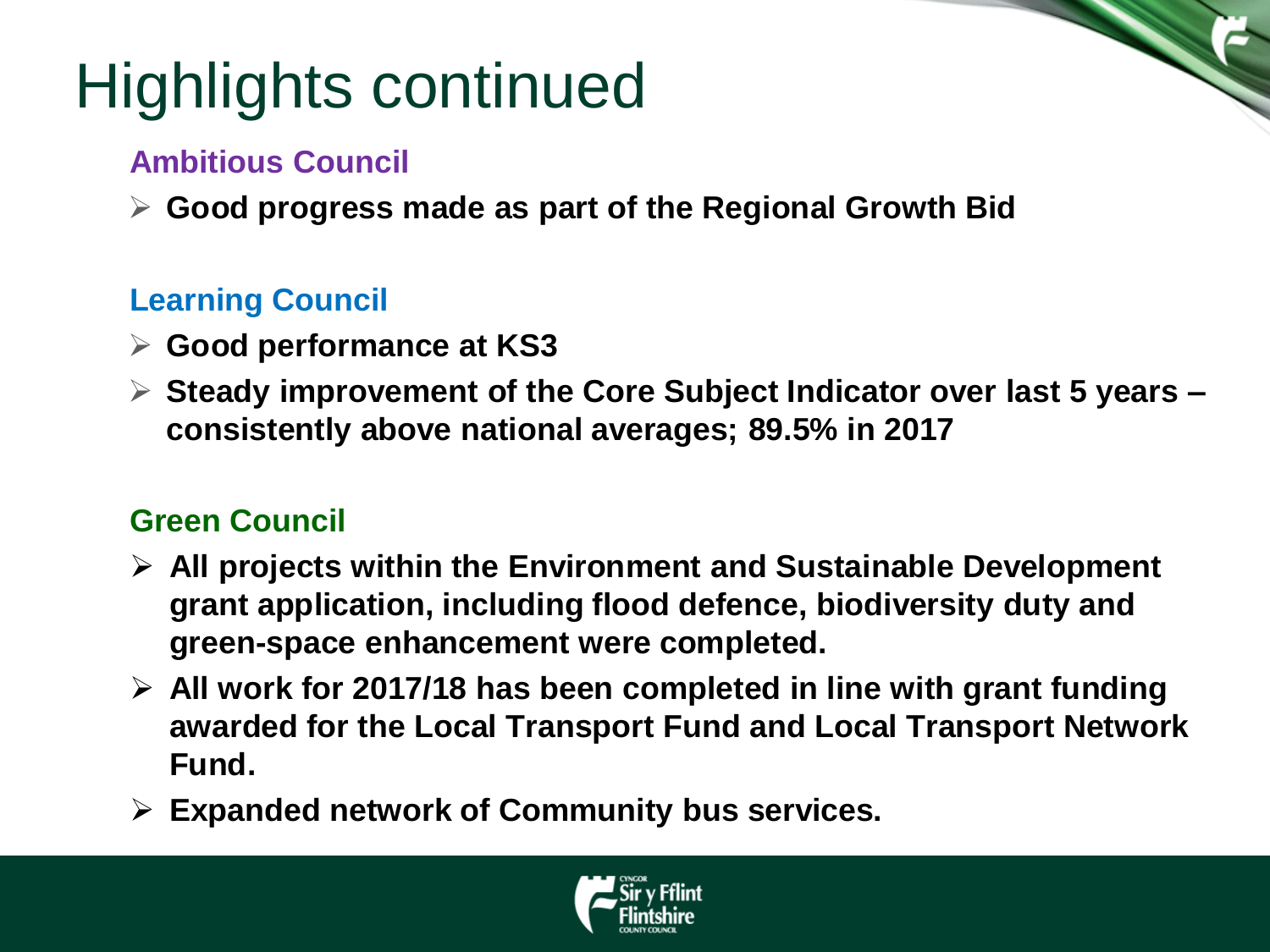## Highlights continued

#### **Connected Council**

- **Social enterprises attended the Flintshire Business awards and for the first time won a significant award.**
- **Three Alternative Delivery Models (ADM's) have been established to operate council services in the past 12 months. These are Aura Leisure and Libraries (operated from 1 September 2017) and NEWydd Catering and Cleaning (operated from 1 April 2018).**

#### **Serving Council**

- **Good progress in delivering the key priority areas of the People Strategy**
- **Enhanced learning and development offer for workforce - the development of coaching principles to further improve performance management and build resilience across the management hierarchy.**
- **Strategic approach agreed to developing Customer Services and enhancing our use of digital technology.**

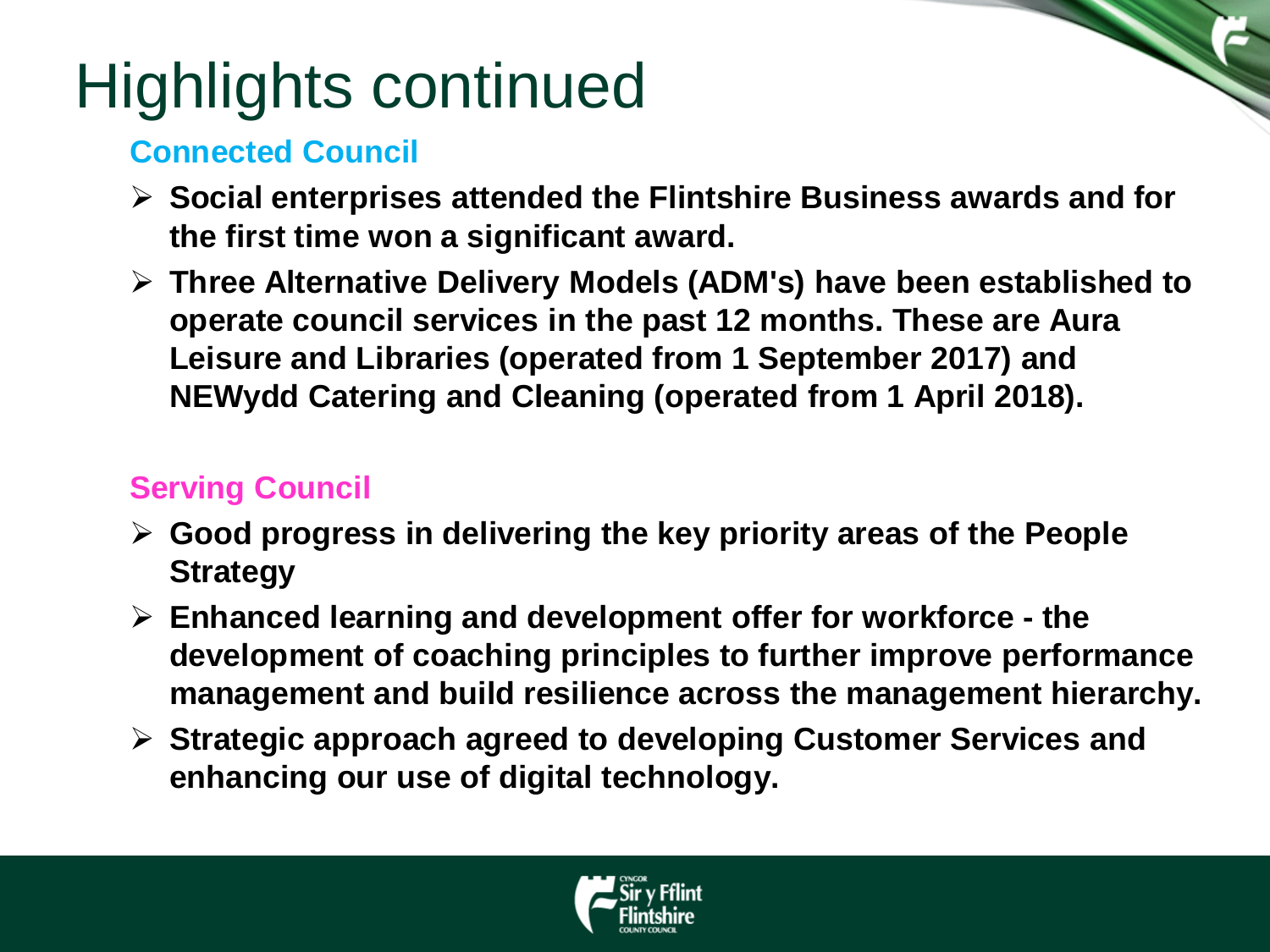### Areas for Improvement

- » **Areas for ongoing improvement include:**
	- » Calendar days to deliver a disabled facilities grant for adults and children – improved processes in place from next month
	- » Households prevented from becoming homeless (although improved trend from 2016/17 by 11% points)
	- » Timeliness of completed planning applications clearing backlog

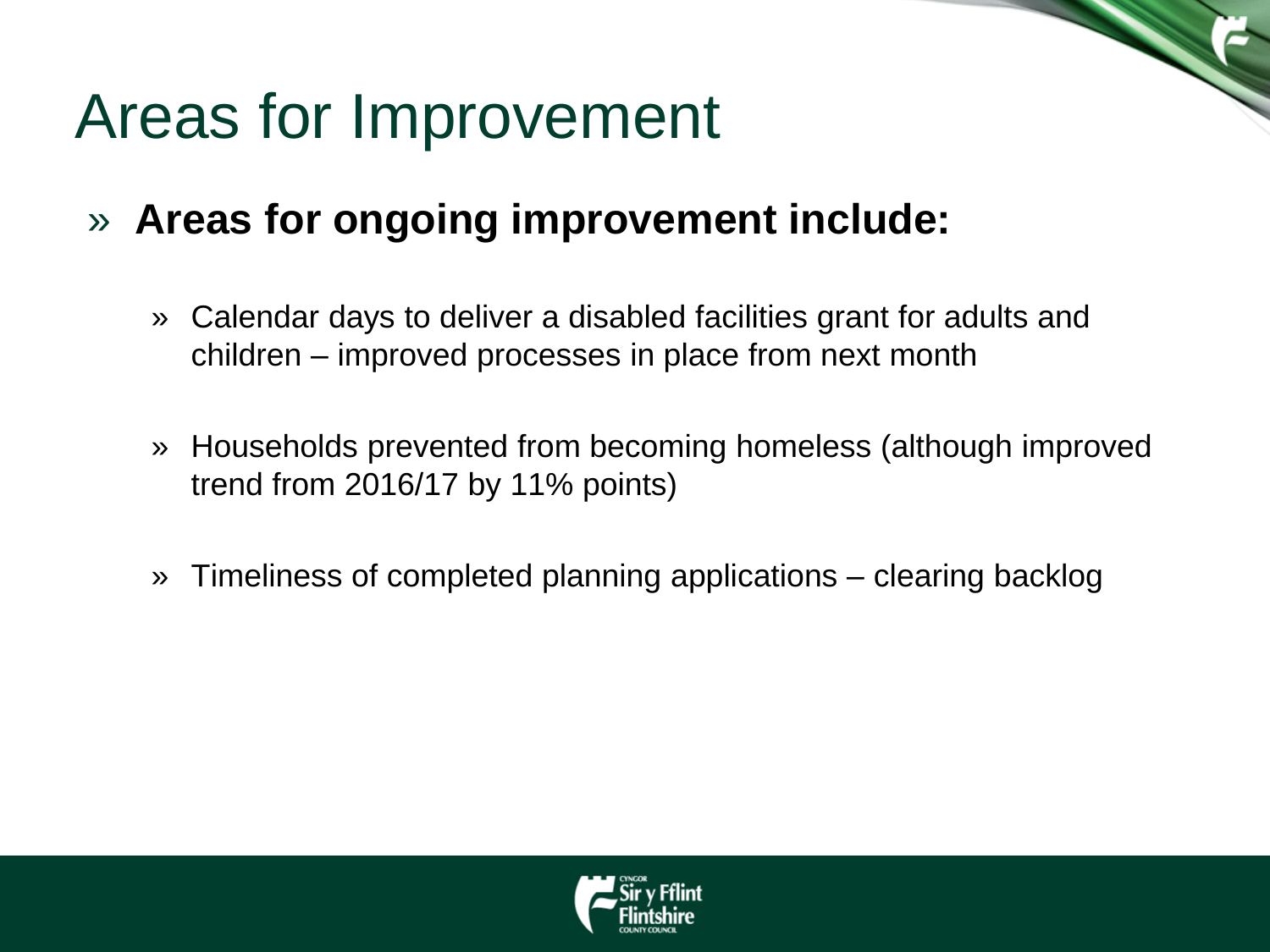## Performance Overview – Council Plan

#### **Trend (where comparison could be undertaken)**

- **68% (55)** improved
- **9% (7)** maintained
- **23% (19)** downturned



**Target:** 

- met or exceeded **58% (64)**
- missed but within an acceptable margin **34% (37)**
- significantly missed **8% (9)**



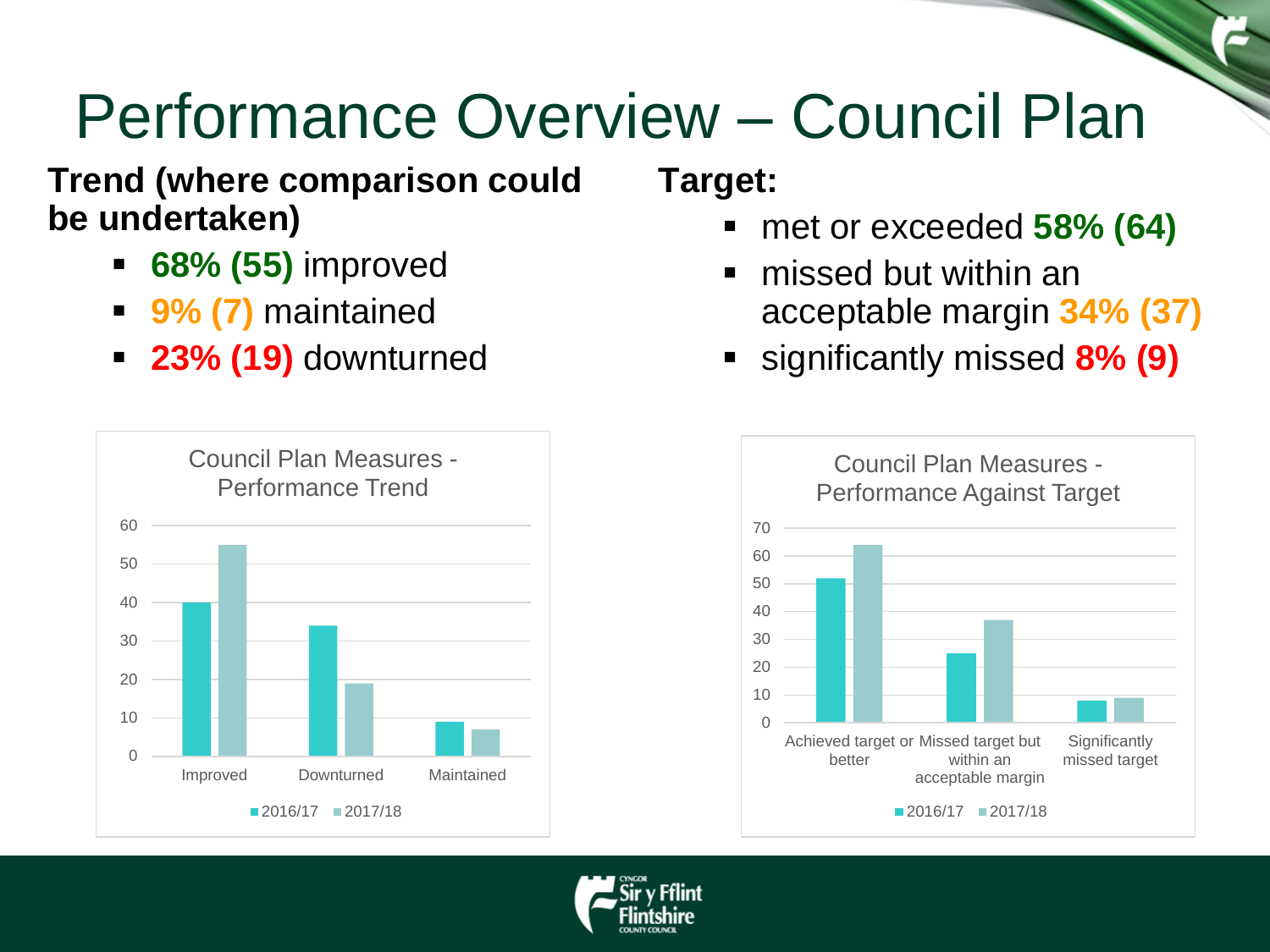### Performance Overview

- » **National Performance**
	- **National rankings:** 
		- Nationally **56% (14)** of our indicators are in top and upper middle quarters
- » **Wales Audit Office - Annual Improvement Report published September 2018**
	- » Summary of all reviews and reports for the year
	- » No statutory recommendations
	- » No proposals for Improvement from local reports

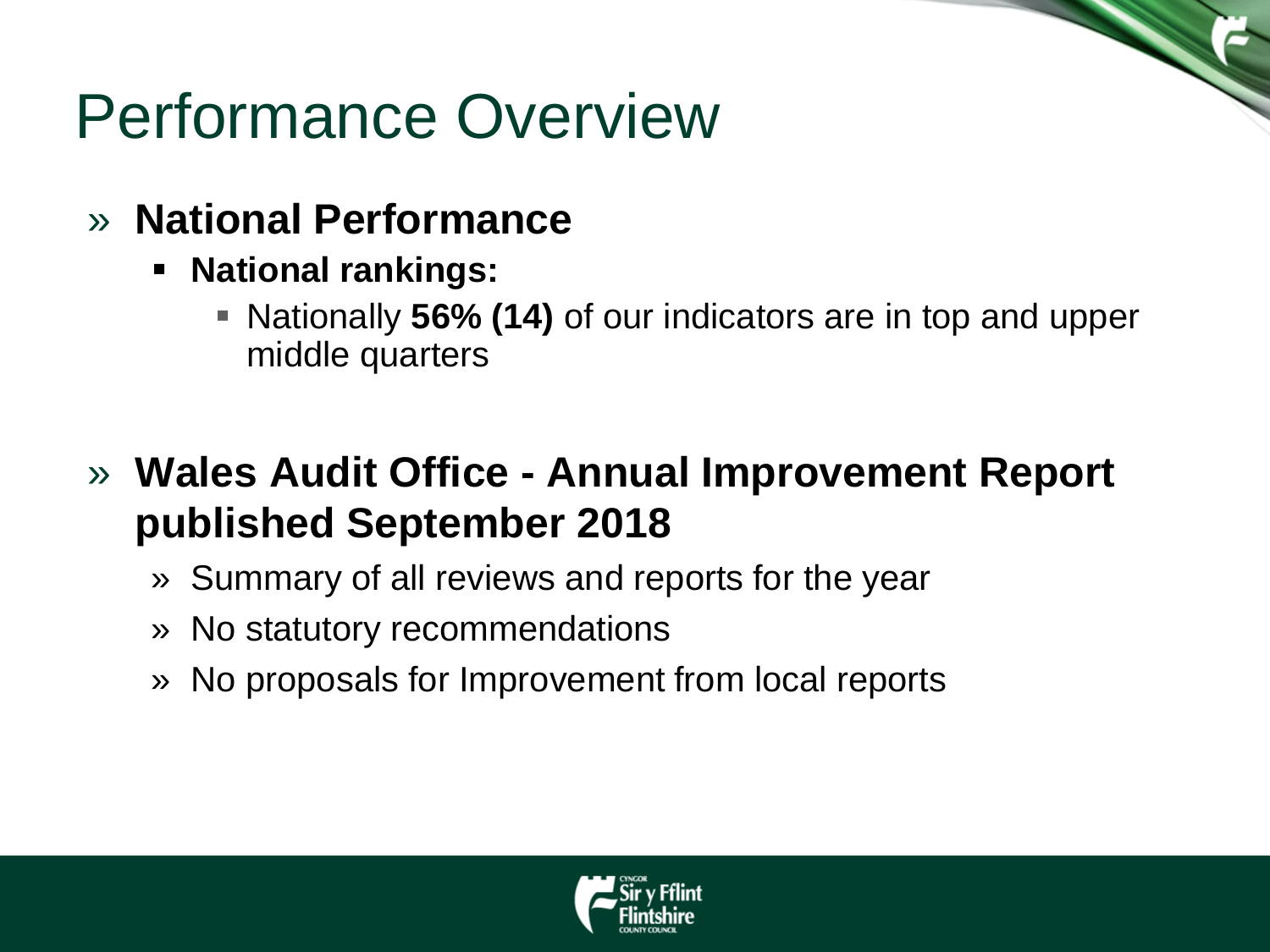### Summary Overview

#### **Performance indicators:**

- Recognition of areas for improvement identified for scrutiny and challenge – incorporated into Council Plan 2017-23
- Comparisons may mislead: ongoing improvement is what we strive for

#### **Council priorities:**

Report includes an overall self assessment of achievement of the Council's 6 Council Priorities:

- Progress: **6 Green**
- Outcome: **2 Amber** and **4 Green**

**WAO:** Issue compliance certificate – Nov/Dec 2018